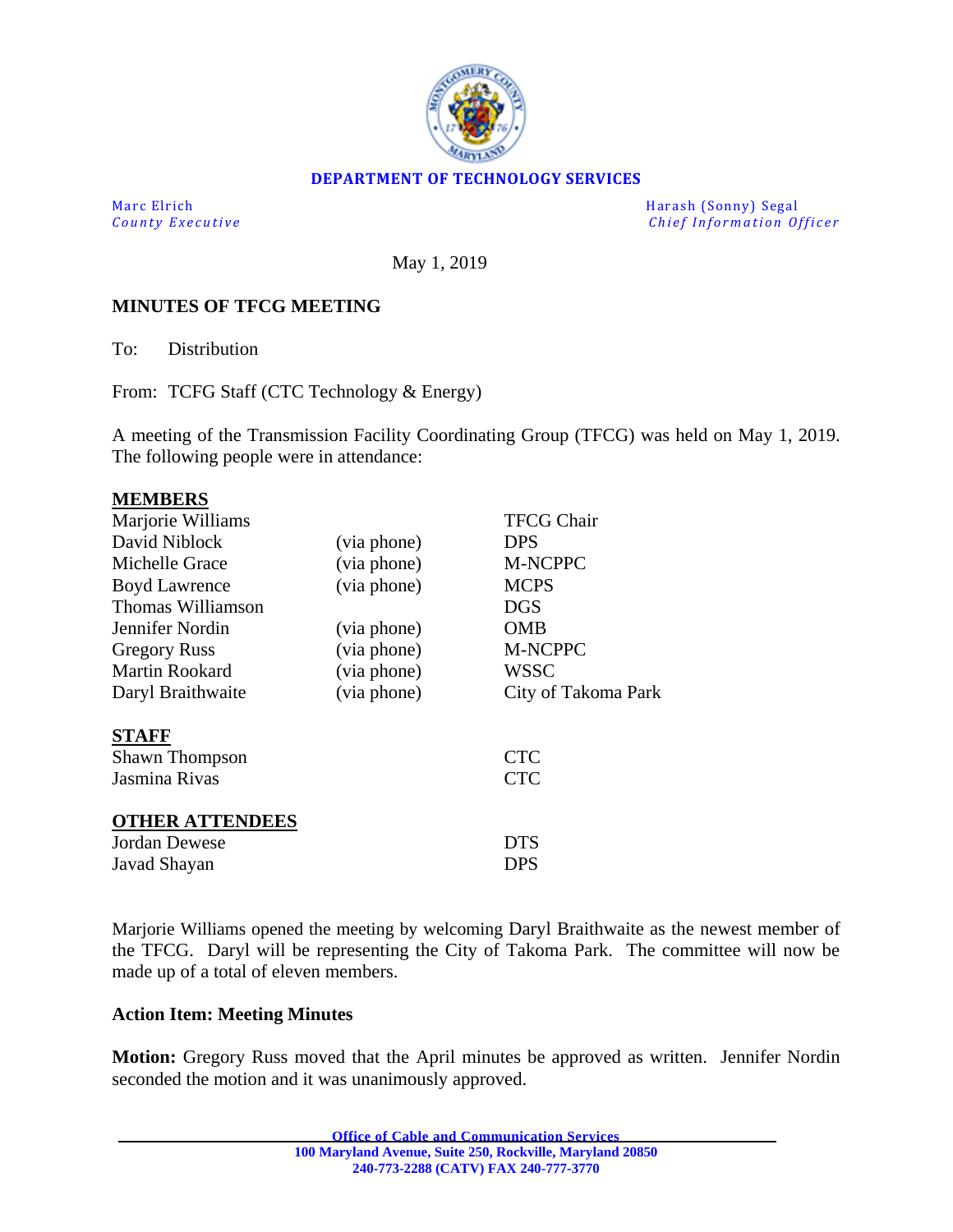Minutes of TFCG Meeting Held May 1, 2019 Page 2 of 3

# **Action Item: Consent Agenda:**

# **Consent Agenda**

*1. Application Number:* 2019030765 *Type:* Minor Modification *Received (date):* 3/25/2019 *Revised:* 4/2/2019

*Applicant:* Sprint/Nextel *Site Name/Location:* Shady Grove Medical Center*/*9850 Key West Ave, Rockville *Zoning Standard:* CR-1.0 *Property Owner:* HSRE-Cap Med Shady Grove Med Village LLC *Description:* Remove three antennas and 3 RRHs. Add three antennas at 63' on an existing 55' building. *Tower Coordinator Recommendation:* Recommended. Recommendation is subject to compliance with all applicable laws.

*2. Application Number:* 2019030762 *Type:* Minor Modification *Received (date):* 3/25/2019 *Revised:* 4/3/2019 *Revised:* 4/11/2019

*Applicant:* AT&T Wireless

*Site Name/Location:* Double Tree Hotel*/*8120 Wisconsin Ave, Bethesda *Zoning Standard:* CR-3.0 *Property Owner:* A TBC BETHESDA OWNER LLC *Description:* Remove six antennas and 3 RRHs. Add six antennas and 6 RRHs at 141'/155' on an existing 135' building. *Tower Coordinator Recommendation:* Recommended. Recommendation is subject to compliance with all applicable laws.

*3. Application Number:* 2018120618 *Type:* Minor Modification *Received (date):* 1/23/2019 *Revised:* 4/12/2019

*Applicant:* AT&T Wireless *Site Name/Location:* Pavilion Apts*/*5901 Montrose Rd, Rockville *Zoning Standard:* CR-4.0 *Property Owner:* Bernmill Associates *Description:* Remove six antennas and 3 RRHs. Add six antennas and 6 RRHs at 158' on an existing 152' building. *Tower Coordinator Recommendation:* Recommended. Recommendation is subject to compliance with all applicable laws.

*4. Application Number:* 2019010664 *Type:* Minor Modification *Received (date):* 1/23/2019 *Revised:* 4/17/2019

*Applicant:* AT&T Wireless *Site Name/Location:* Clement Property*/*25201 Peach Tree Rd, Clarksburg *Zoning Standard:* AR *Property Owner:* Brinklow-Blocktown LLC *Description:* Remove six antennas and 3 RRHs. Add six antennas and 9 RRHs at 159'/160' on an existing 192' monopole. *Tower Coordinator Recommendation:* Recommended. Recommendation is subject to compliance with all applicable laws.